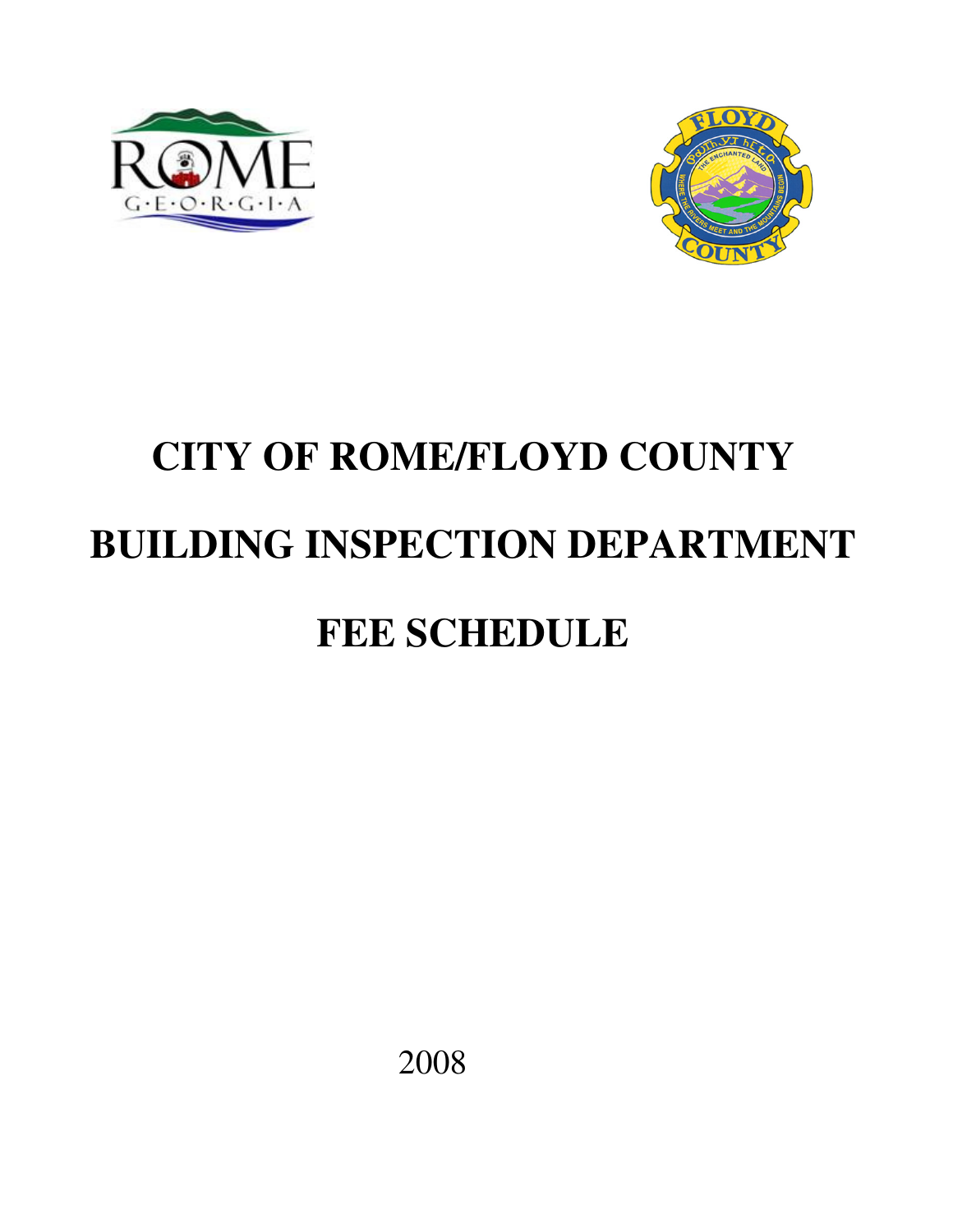## **BUILDING INSPECTION FEE SCHEDULE**

## **TABLE OF CONTENTS**

## **PERMITS**

| <b>Building Construction</b><br>3                                 |
|-------------------------------------------------------------------|
| Remodels, Buildouts, etc.<br>3                                    |
| <b>Building Valuation Data</b>                                    |
| <b>Building Valuation Example</b><br>5.<br><b>Electrical</b><br>6 |
| Gas<br>6                                                          |
| <b>Pools</b><br>6<br><b>Plumbing</b><br>7.                        |
| <b>Mechanical</b><br><b>Demolition</b><br>7.                      |
| <b>Signs</b><br>8<br><b>Grading</b><br>8                          |
| Soil & Erosion<br>8<br><b>Commercial Plan Review</b><br>8         |

## **NOTES**

- **\* Payment of fees must be made when applying for the permit.**
- **\* Any fee not included in this schedule shall be determined by the Director of the Building Inspection Department.**
- **\* When work for which a permit is required is started prior to obtaining the permit, the fee shall be doubled. However, the payment of such double fee shall not relieve any persons from any penalties prescribed in the City of Rome/Floyd County Code or Ordinances.**
- **\* Building Permits are valid for 6 months from issue date.**
- **\* If a reinspection is required, an additional fee is charged of \$60.00**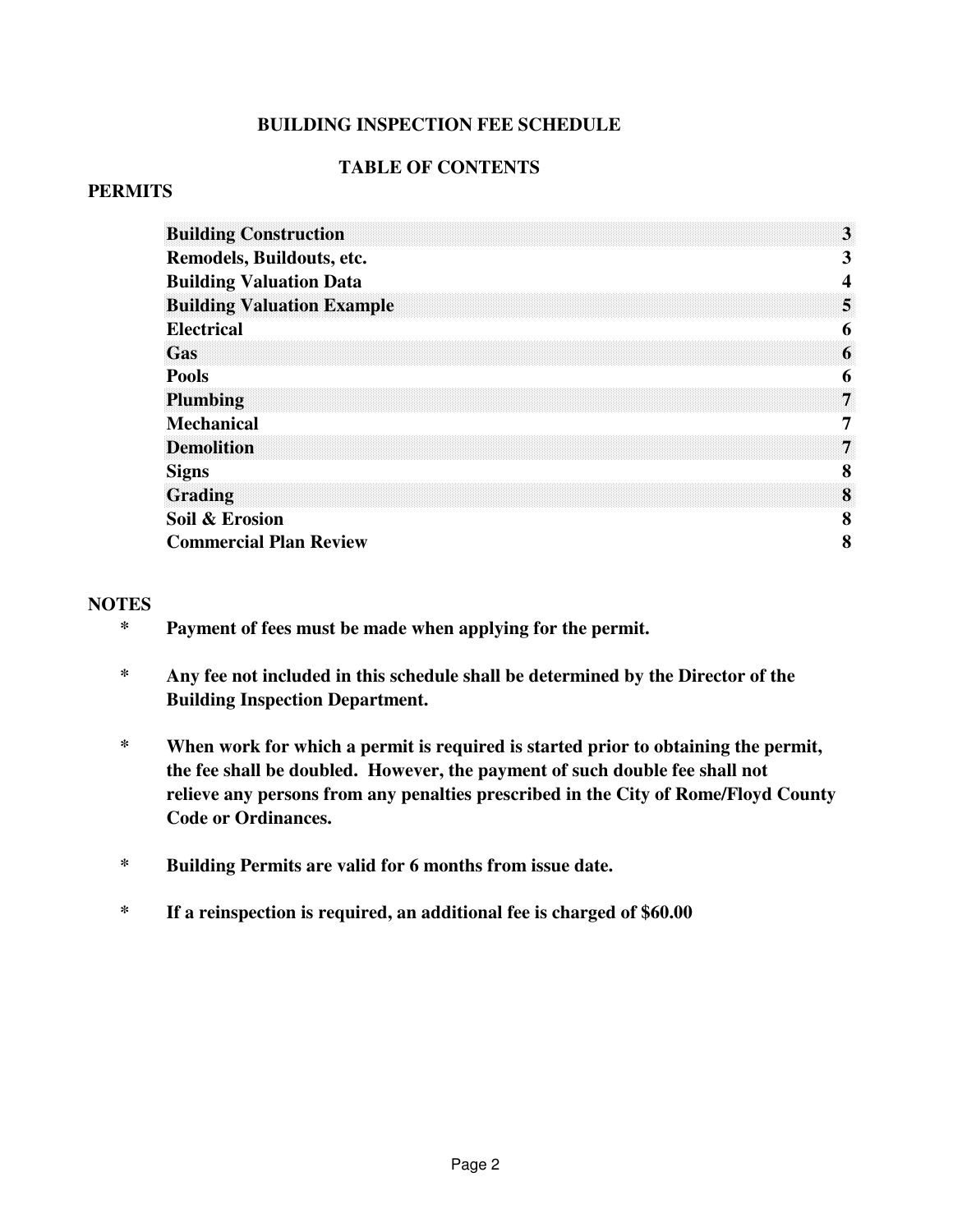## **Remodels/Buildouts**

**2008 FEE**

#### **COST OF JOB**

| $>100\&<500$<br>65<br>67<br>1,000                                                                                                          |  |
|--------------------------------------------------------------------------------------------------------------------------------------------|--|
| 73<br>2,000<br>80<br>3,000                                                                                                                 |  |
| 84<br>4,000<br>5,000<br>90                                                                                                                 |  |
| 92<br>6,000<br>W<br>7,000<br>96                                                                                                            |  |
| 98<br>8,000<br>9,000<br>102                                                                                                                |  |
| 105<br>10,000<br>109<br>11,000                                                                                                             |  |
| 12,000<br>112<br>13,000<br>115                                                                                                             |  |
| 14,000<br>119<br>122<br>15,000                                                                                                             |  |
| 125<br>16,000<br>17,000<br>133                                                                                                             |  |
| 18,000<br>137<br>19,000<br>142                                                                                                             |  |
| 20,000<br>147<br>153<br>21,000                                                                                                             |  |
| 22,000<br>158<br>23,000<br>165                                                                                                             |  |
| 24,000<br>172<br>25,000<br>178                                                                                                             |  |
| 26,000<br>185<br>27,000<br>188                                                                                                             |  |
| 28,000<br>201<br>29,000<br>205                                                                                                             |  |
| 218<br>30,000<br>31,000<br>226                                                                                                             |  |
| 32,000<br>237<br>33,000<br>246                                                                                                             |  |
| 34,000<br>257<br>35,000<br>267                                                                                                             |  |
| 36,000<br>280<br>37,000<br>291                                                                                                             |  |
| 302<br>38,000<br>39,000<br>318                                                                                                             |  |
| 40,000<br>331<br>347<br>41,000                                                                                                             |  |
| 42,000<br>362<br>43,000<br>377                                                                                                             |  |
| 44,000<br>413<br>45,000<br>433                                                                                                             |  |
| 46,000<br>453<br>47,000<br>473                                                                                                             |  |
| 48,000<br>495<br>49,000<br>517                                                                                                             |  |
| 541<br>50,000<br>566<br>60,000                                                                                                             |  |
| 70,000<br>592<br>620<br>80,000                                                                                                             |  |
| 90,000<br>649<br>100,000<br>681                                                                                                            |  |
| $> $100,001$ & $< $499,999$ shall be \$681 plus cost per thousand<br>4.43<br>2253<br>\$500,000                                             |  |
| $> $500,001 \& 55,000,000$ shall be \$2253 plus cost per thousand<br>4.43<br>$> $5,000,001$ shall be 22,168 plus cost per thousand<br>2.56 |  |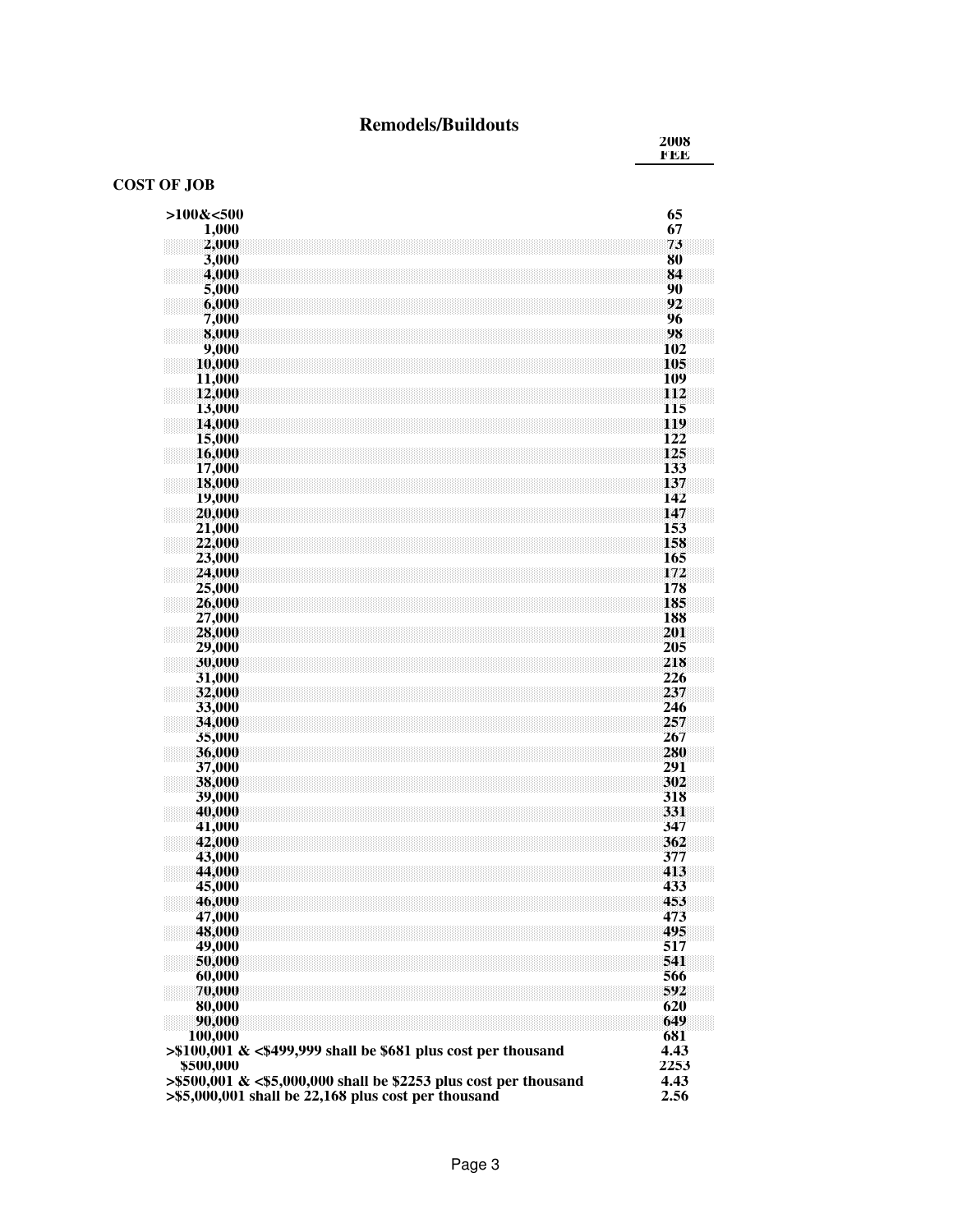## **New Building Valuation Data**

**Group**

| $A-1$            | Assembly, theaters,                                            | 120      |
|------------------|----------------------------------------------------------------|----------|
| $A-2$            | Assembly, nightclubs, restaurants                              | 95       |
| $A-3$            | Assembly, churches, community halls, libraries                 | 93       |
| $A-4$            | Assembly, arenas                                               | 93       |
| B                | <b>Business</b>                                                | 89       |
| E                | Educational                                                    | 97       |
| $F-1$            | Factory and industrial, moderate hazard                        | 47       |
| $F-2$            | Factory and industrial, low hazard                             | 46       |
| $H-1$            | High Hazard, explosives                                        | 48       |
| H <sub>234</sub> | High Hazard                                                    | 45       |
| $H-5$            | <b>HPM</b>                                                     | 88       |
| $I-1$            | Institutional, supervised environment                          | 92       |
| $I-2$            | Institutional, hospitals                                       | 176      |
| $I-2$            | Institutional, nursing homes                                   | 173      |
| $I-3$            | Institutional, restrained                                      | 104      |
| $I-4$            | Institutional, day care facilities                             | 92       |
| M                | Mercantile                                                     | 70       |
| $R-1$            | Residential, hotels                                            | 93       |
| $R-2$            | Residential, multiple family                                   | 75       |
| $R-3$            | Residential, one and two family<br><b>Unfinished basements</b> | 75<br>25 |
| $R-4$            | Residential, care/assisted living facilities                   | 93       |
| S-1              | Storage, moderate hazard                                       | 41       |
|                  |                                                                |          |

**For shell only buildings based on percentage completed**.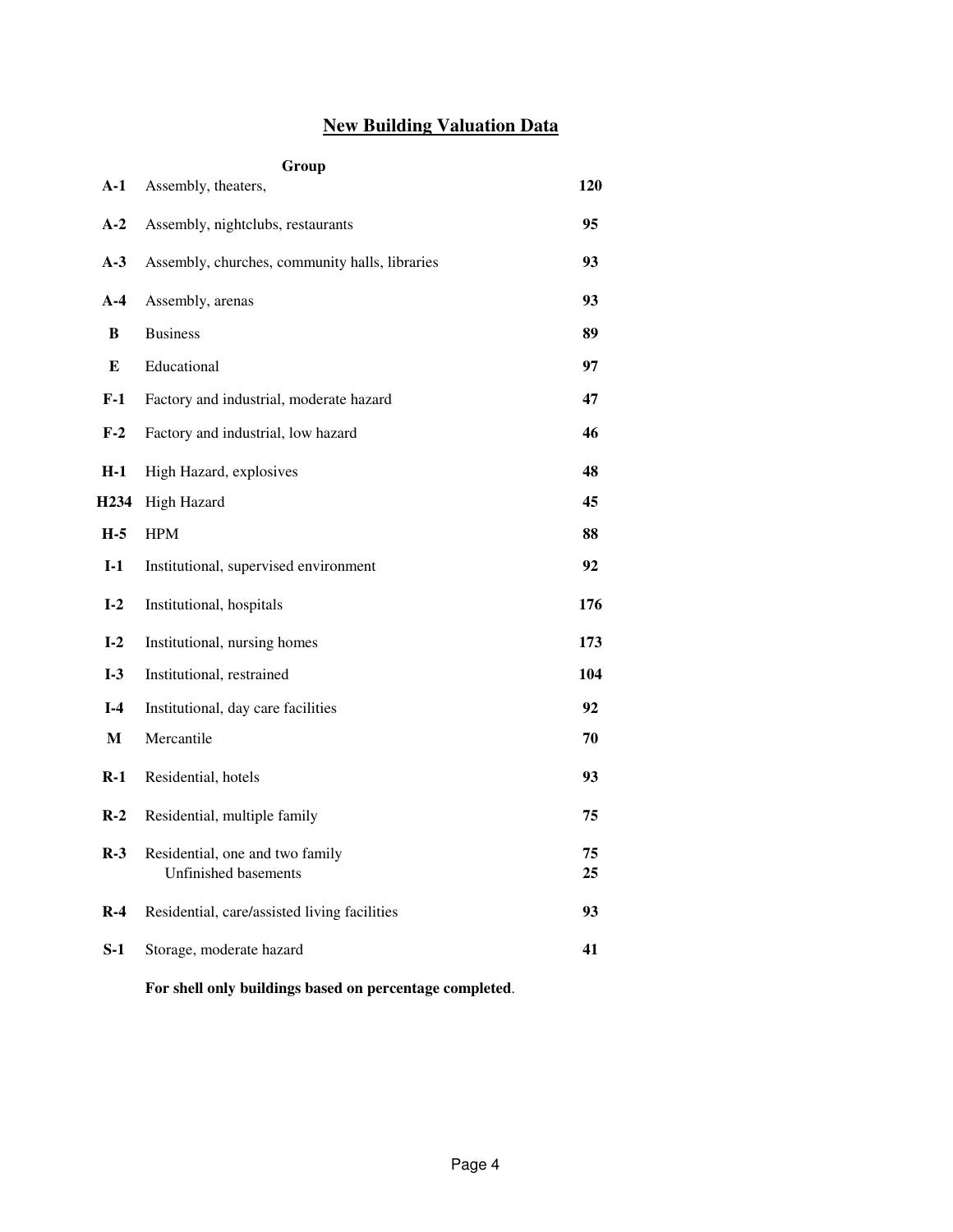## **New Building Valuation Examples**

| <b>Example 1</b>                                                                                                                | How to determine permit fee for New Single Family Dwellings:<br>Total Floor Area X Building Valuation Data X Permit Fee Multiplier<br>R <sub>3</sub><br>$0.006$ (always) |   |                       |   |                     |                                                              |
|---------------------------------------------------------------------------------------------------------------------------------|--------------------------------------------------------------------------------------------------------------------------------------------------------------------------|---|-----------------------|---|---------------------|--------------------------------------------------------------|
|                                                                                                                                 |                                                                                                                                                                          |   |                       |   |                     |                                                              |
|                                                                                                                                 | $2000$ sq ft                                                                                                                                                             | X | \$75.00               | X | 0.006               |                                                              |
|                                                                                                                                 |                                                                                                                                                                          |   | \$900.00              |   |                     |                                                              |
|                                                                                                                                 | <b>Covers all Permits</b>                                                                                                                                                |   |                       |   |                     |                                                              |
| <b>Example 2</b>                                                                                                                |                                                                                                                                                                          |   |                       |   |                     | How to determine permit fee for New Commercial Construction: |
| The permit fee is determined using the building gross area, the<br>Square Foot Construction Cost and the Permit Fee Multiplier. |                                                                                                                                                                          |   |                       |   |                     |                                                              |
|                                                                                                                                 | Permit Fee = Gross Area x Building Valuation Data x                                                                                                                      |   |                       |   |                     |                                                              |
|                                                                                                                                 |                                                                                                                                                                          |   | Permit Fee Multiplier |   |                     |                                                              |
|                                                                                                                                 | Type Occupancy                                                                                                                                                           |   |                       |   | B                   |                                                              |
|                                                                                                                                 | Area: 1st Floor                                                                                                                                                          |   |                       |   | 8,000 sq. ft.       |                                                              |
|                                                                                                                                 | Permit Fee Multiplier"                                                                                                                                                   |   |                       |   | 0.006               |                                                              |
|                                                                                                                                 | <b>Building Valuation Data</b>                                                                                                                                           |   |                       |   | \$89.00             |                                                              |
|                                                                                                                                 | Gross Area                                                                                                                                                               |   |                       |   | 8,000 sq. ft.       |                                                              |
|                                                                                                                                 | Permit Fee Multiplier                                                                                                                                                    |   |                       |   | 0.006               |                                                              |
|                                                                                                                                 | <b>Covers all Permits</b>                                                                                                                                                |   |                       |   | \$4,272.00          | Total                                                        |
| <b>Example 3</b>                                                                                                                | How to determine permit fee for New Commercial Construction:                                                                                                             |   |                       |   |                     |                                                              |
| The permit fee is determined using the building gross area, the<br>Square Foot Construction Cost and the Permit Fee Multiplier. |                                                                                                                                                                          |   |                       |   |                     |                                                              |
|                                                                                                                                 | Permit Fee = Gross Area x Building Valuation Data x                                                                                                                      |   |                       |   |                     |                                                              |
|                                                                                                                                 | Permit Fee Multiplier                                                                                                                                                    |   |                       |   |                     |                                                              |
|                                                                                                                                 | Type Occupancy                                                                                                                                                           |   |                       |   | B                   |                                                              |
|                                                                                                                                 | Area: 1st Floor                                                                                                                                                          |   |                       |   | $8,000$ sq. ft.     |                                                              |
|                                                                                                                                 | 2nd Floor                                                                                                                                                                |   |                       |   | 8,000 sq. ft.       |                                                              |
|                                                                                                                                 | Permit Fee 1 Multiplier                                                                                                                                                  |   |                       |   | 0.006               |                                                              |
|                                                                                                                                 | <b>Building Valuation Data</b>                                                                                                                                           |   |                       |   | \$89.00             |                                                              |
|                                                                                                                                 | Gross Area                                                                                                                                                               |   |                       |   | 16,000 sq. ft       |                                                              |
|                                                                                                                                 | Permit Fee Multiplier                                                                                                                                                    |   |                       |   | 0.006<br>\$8,544.00 | Total                                                        |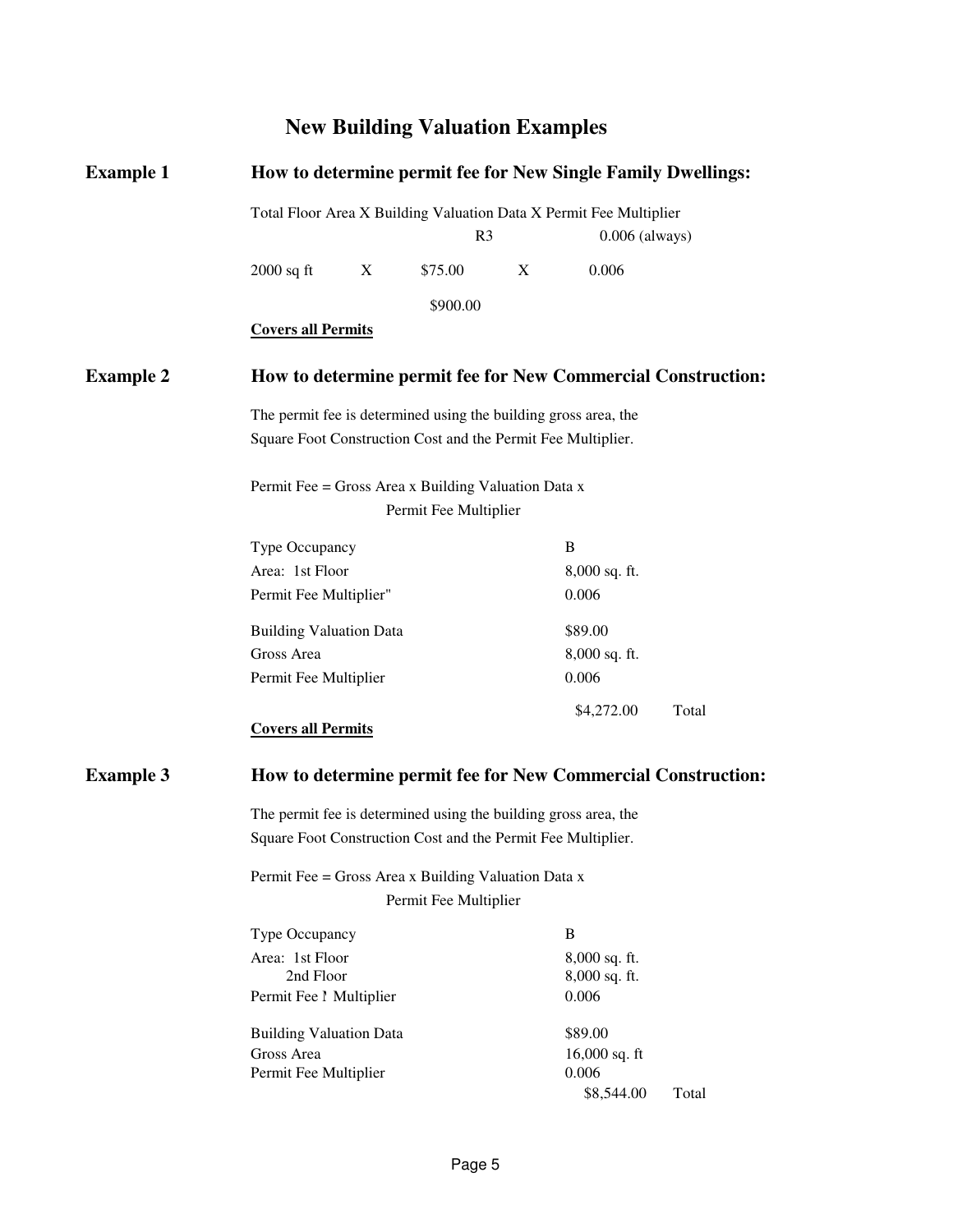## **ELECTRICAL PERMIT**

 **2008 FEE**

## **Inspection Fees:**

| COST OF JOB (new or change - in amps)<br>100              | \$80.00              |
|-----------------------------------------------------------|----------------------|
| 150<br><b>200</b>                                         | \$90.00<br>\$100.00  |
| 250<br>300                                                | \$175.00<br>\$200.00 |
| 400<br>500                                                | \$225.00<br>\$250.00 |
| 600<br>$>600$ amps \$400.00 plus .30 per additional amps. | \$300.00             |
| <b>Additional wiring or repair wiring</b>                 | \$80.00              |
| <b>Each temporary service</b>                             | \$70.00              |
| <b>Reinspection</b>                                       |                      |
| If required, fee shall be                                 | \$60.00              |

## **GAS PERMIT**

## **Inspection Fees:**

| Cost per unit for all gas fuel appliances, except central heating systems | \$50.00 |
|---------------------------------------------------------------------------|---------|
| <b>Reinspection Fees:</b>                                                 |         |
| If required, fee shall be                                                 | \$60.00 |

## **POOL PERMIT**

## **Inspection Fees:**

| <b>Each public pool</b>       | \$285.00 |
|-------------------------------|----------|
| Each private pool             | \$175.00 |
| <b>Pool Fence Permit</b>      | \$25.00  |
| Required for all pool permits |          |
| <b>Reinspection Fees:</b>     |          |
| If required, fee shall be     | \$60.00  |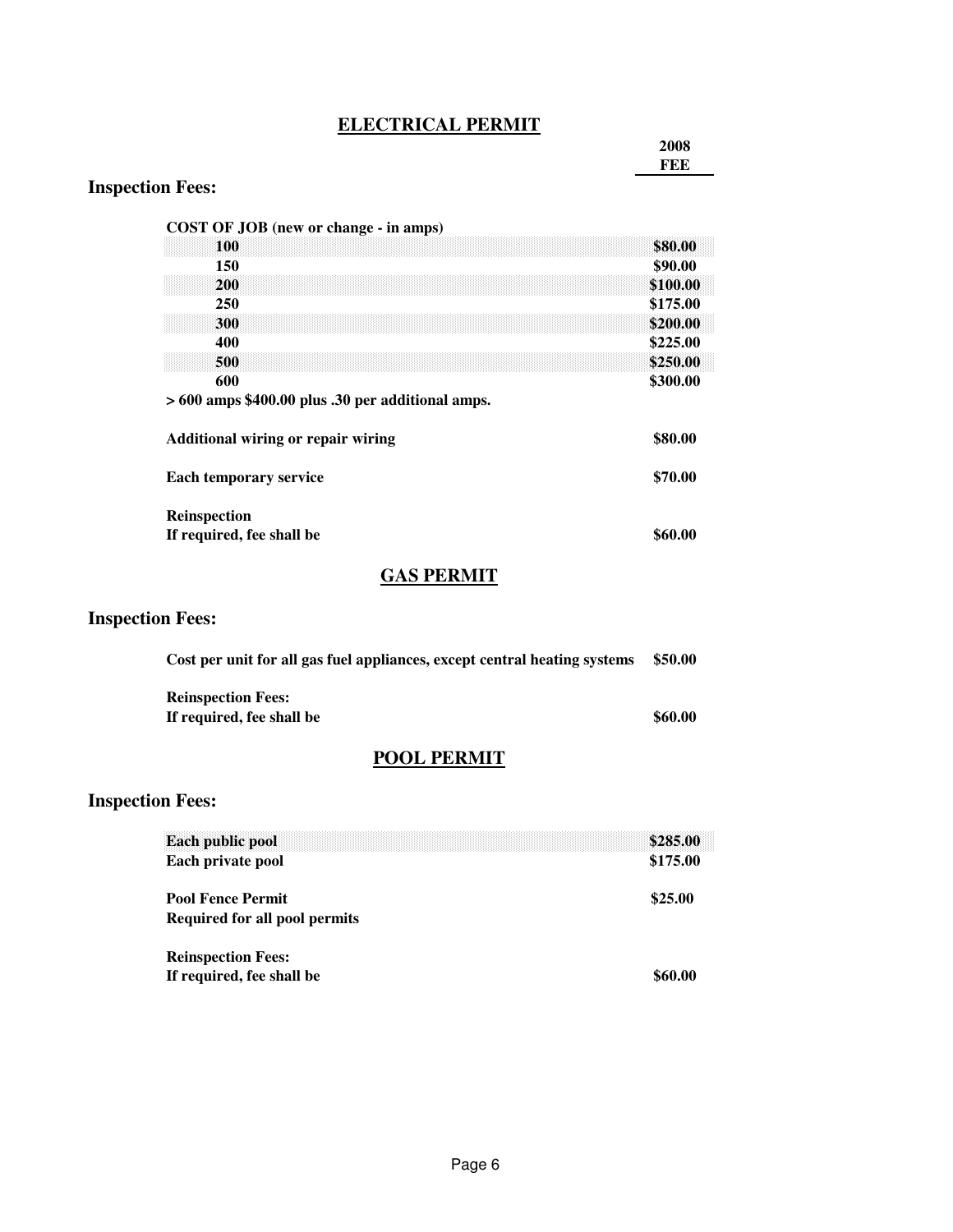## **PLUMBING PERMIT**

|                                                                                                                                                                                                                                                                                                                                                                                                                                          | 2008<br>FEE                                   |
|------------------------------------------------------------------------------------------------------------------------------------------------------------------------------------------------------------------------------------------------------------------------------------------------------------------------------------------------------------------------------------------------------------------------------------------|-----------------------------------------------|
| <b>Inspection Fees:</b>                                                                                                                                                                                                                                                                                                                                                                                                                  | \$45.00                                       |
| Each plumbing fixture, floor drain or trap (including water and drainage)<br><b>Each house or building sewer</b><br>Replace or repair house or building sewer<br><b>Each water heater</b><br>Repair or alteration of drainage or vent pipe<br>Installation, alteration or repair of water piping<br>Installing, repairing or replacing vacuum breakers or backflow protector<br>device, for 1 to 5 plus \$1.83 for each device over five | 11<br>20<br>19<br>$\bf{11}$<br>19<br>19<br>11 |
| <b>Reinspection Fees:</b><br>If required, fee shall be                                                                                                                                                                                                                                                                                                                                                                                   | \$60.00                                       |
| <b>MECHANICAL PERMIT</b>                                                                                                                                                                                                                                                                                                                                                                                                                 |                                               |
| <b>Inspection Fees:</b>                                                                                                                                                                                                                                                                                                                                                                                                                  | \$50.00                                       |
| For inspecting repairs, alterations and additions to existing systems<br>shall be a fee for the first \$1,000<br>Plus for each additional \$1,000 or fraction thereof                                                                                                                                                                                                                                                                    | 13<br>7                                       |
| Cost of boilers (based on BTU input)<br>33,000 BTU (1BHP) to 165,000 BTU (5BHP)<br>165,001 BTU (5BHP) to 330,000 BTU (10 BHP)<br>330,001 BTU (10 BHP) to 1,165,000 BTU (52BHP)<br>1,165,001 BTU (52 BHP) to 3,300,000 BTU (98 BHP)<br>> 3,300,000 BTU (98 BHP)                                                                                                                                                                           | 20<br>31<br>41<br>64<br>90                    |
| <b>Reinspection Fees:</b><br>If required, fee shall be                                                                                                                                                                                                                                                                                                                                                                                   | \$60.00                                       |
| <b>DEMOLITION PERMIT</b>                                                                                                                                                                                                                                                                                                                                                                                                                 |                                               |
| <b>Inspection Fees:</b>                                                                                                                                                                                                                                                                                                                                                                                                                  |                                               |
| For any building or structure                                                                                                                                                                                                                                                                                                                                                                                                            | \$98.00                                       |

**Demolition fee may be waved by Building Official**